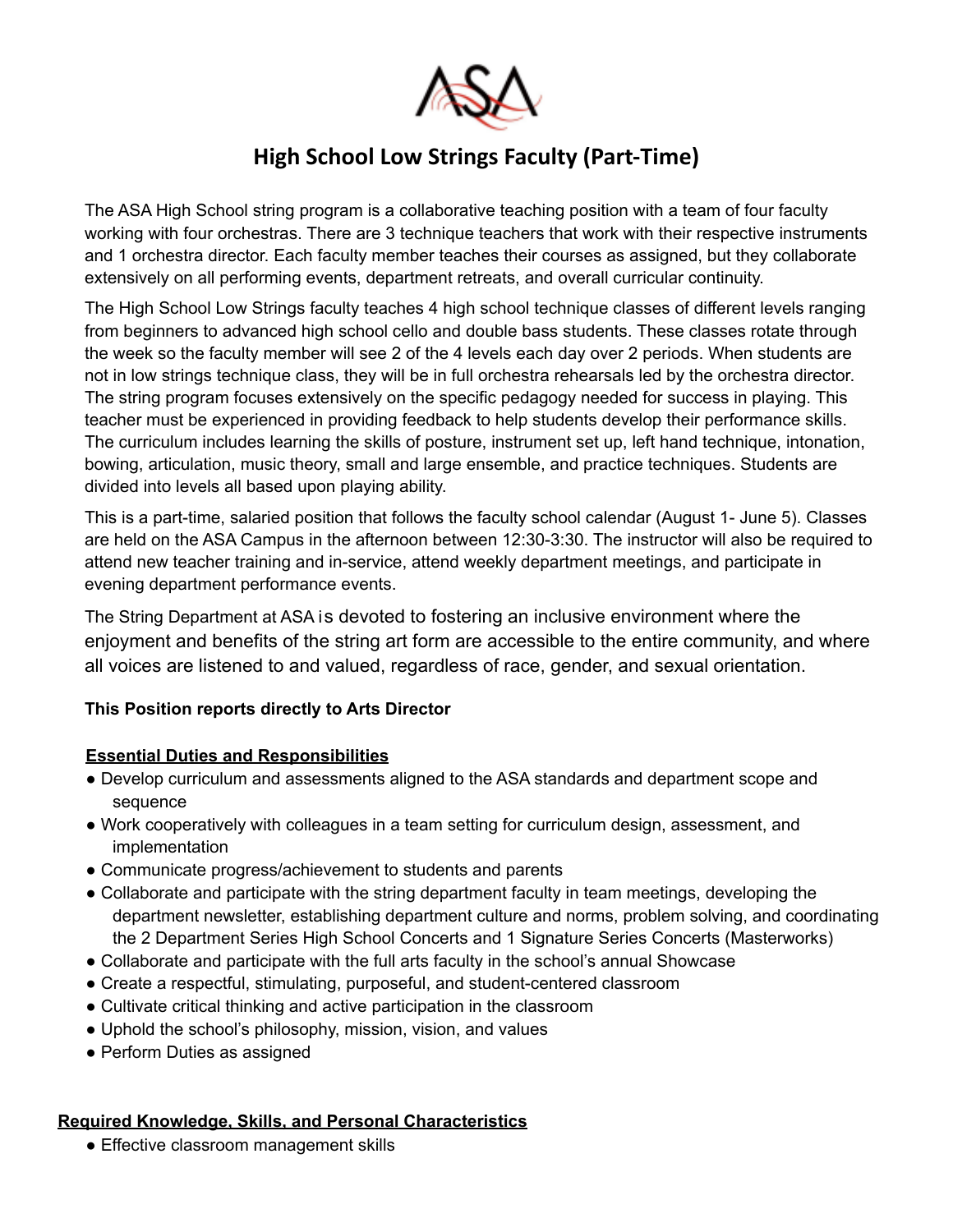

## **High School Low Strings Faculty (Part-Time)**

- Ability to sing and demonstrate
- Utilization of constructivist teaching strategies
- Experience with authentic assessment and rubrics
- Experience with Google Workplace and Notation Software preferred
- A life-long learner interested in acquiring new skills and knowledge
- Passion, persistence, and determination
- Punctual and reliable, highly accountable, and organized
- Excellent oral and written communication skills
- Passionate about content area about teaching
- Concerned about holistic development of the individual
- Flexible, creative, and the capacity to innovate

#### **Minimum Qualifications**

- Minimum of a Bachelor's degree in music or music education, cello and/or bass emphasis/expertise preferred, from an accredited four-year college or university (Masters of Music preferred) ● Proven musicianship and pedagogical skills as a performer and teacher with an extensive knowledge of low string technique
- Proven experience working with student musicians of varying ages and experience (3-4 years of classroom teaching experience preferred)
- Valid fingerprint clearance card upon start of position

### **Salary and Benefits: Commensurate with experience**

### **Interested candidates should submit the following via email to Monica Sauer Anthony, ASA Arts Director,** *anthony@goasa.org*

- Cover letter
- Resume
- 3 Letters of Reference
- ASA Application of Employment